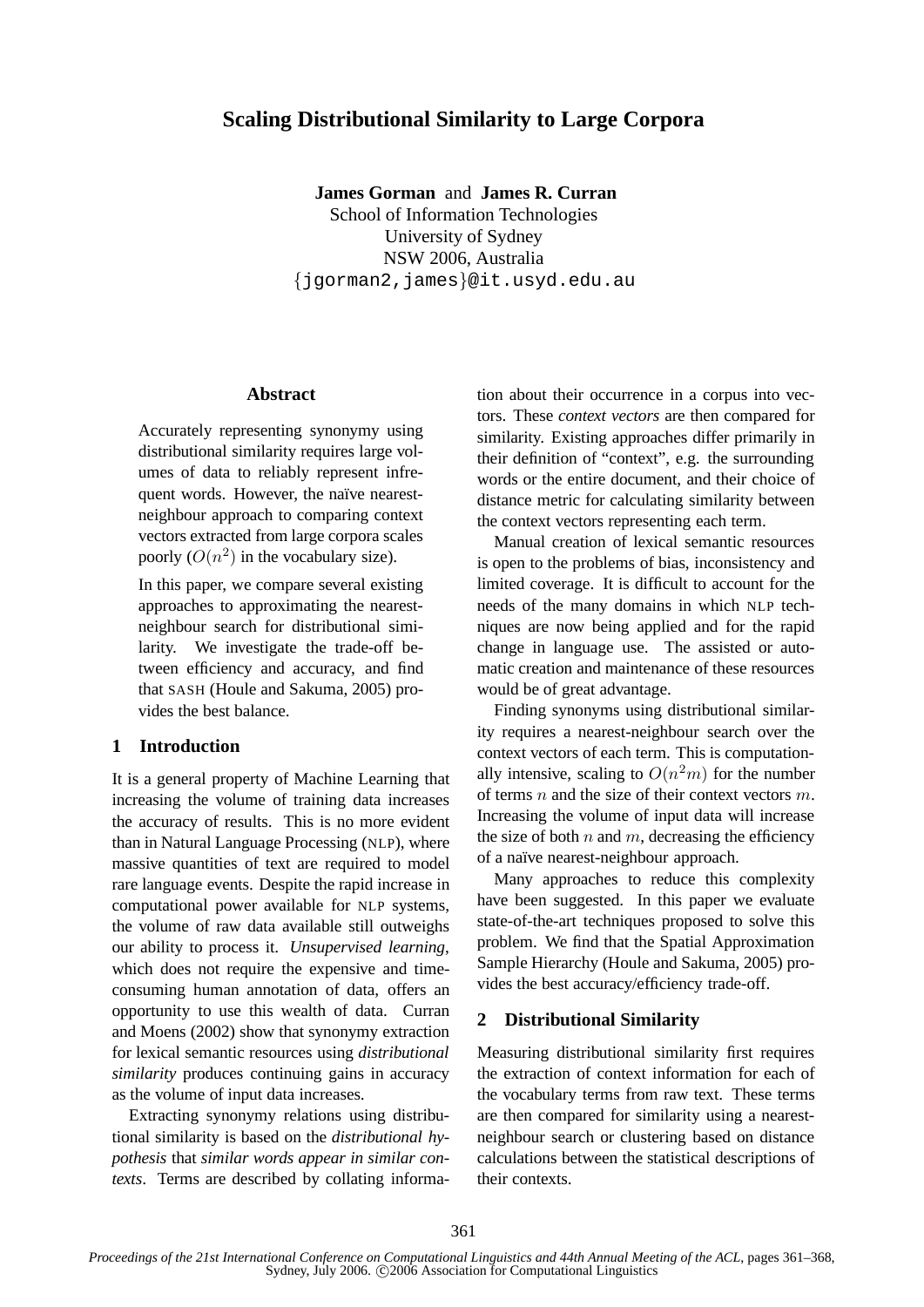### **2.1 Extraction**

A *context relation* is defined as a tuple  $(w, r, w')$ where  $w$  is a term, which occurs in some grammatical relation  $r$  with another word  $w'$  in some sentence. We refer to the tuple  $(r, w')$  as an *attribute* of w. For example, (dog, direct-obj, walk) indicates that dog was the direct object of walk in a sentence.

In our experiments context extraction begins with a Maximum Entropy POS tagger and chunker. The SEXTANT relation extractor (Grefenstette, 1994) produces context relations that are then lemmatised. The relations for each term are collected together and counted, producing a vector of attributes and their frequencies in the corpus.

#### **2.2 Measures and Weights**

Both nearest-neighbour and cluster analysis methods require a distance measure to calculate the similarity between context vectors. Curran (2004) decomposes this into *measure* and *weight* functions. The *measure* calculates the similarity between two weighted context vectors and the *weight* calculates the informativeness of each context relation from the raw frequencies.

For these experiments we use the Jaccard (1) measure and the TTest (2) weight functions, found by Curran (2004) to have the best performance.

$$
\frac{\sum_{(r,w')} \min(w(w_m, r, w'), w(w_n, r, w'))}{\sum_{(r,w')} \max(w(w_m, r, w'), w(w_n, r, w'))}
$$
 (1)

$$
\frac{p(w,r,w') - p(*,r,w')p(w,*,*)}{\sqrt{p(*,r,w')p(w,*,*)}} \qquad (2)
$$

### **2.3 Nearest-neighbour Search**

The simplest algorithm for finding synonyms is a  $k$ -nearest-neighbour  $(k$ -NN) search, which involves pair-wise vector comparison of the target term with every term in the vocabulary. Given an  $n$  term vocabulary and up to  $m$  attributes for each term, the asymptotic time complexity of nearestneighbour search is  $O(n^2m)$ . This is very expensive, with even a moderate vocabulary making the use of huge datasets infeasible. Our largest experiments used a vocabulary of over 184,000 words.

### **3 Dimensionality Reduction**

Using a cut-off to remove low frequency terms can significantly reduce the value of  $n$ . Unfortunately, reducing  $m$  by eliminating low frequency contexts has a significant impact on the quality of

the results. There are many techniques to reduce dimensionality while avoiding this problem. The simplest methods use feature selection techniques, such as information gain, to remove the attributes that are less informative. Other techniques smooth the data while reducing dimensionality.

Latent Semantic Analysis (LSA, Landauer and Dumais, 1997) is a smoothing and dimensionality reduction technique based on the intuition that the true dimensionality of data is *latent* in the surface dimensionality. Landauer and Dumais admit that, from a pragmatic perspective, the same effect as LSA can be generated by using large volumes of data with very long attribute vectors. Experiments with LSA typically use attribute vectors of a dimensionality of around 1000. Our experiments have a dimensionality of 500,000 to 1,500,000. Decompositions on data this size are computationally difficult. Dimensionality reduction is often used before using LSA to improve its scalability.

#### **3.1 Heuristics**

Another technique is to use an initial heuristic comparison to reduce the number of full  $O(m)$ vector comparisons that are performed. If the heuristic comparison is sufficiently fast and a sufficient number of full comparisons are avoided, the cost of an additional check will be easily absorbed by the savings made.

Curran and Moens (2002) introduces a vector of *canonical* attributes (of bounded length  $k \ll m$ ), selected from the full vector, to represent the term. These attributes are the most strongly weighted verb attributes, chosen because they constrain the semantics of the term more and partake in fewer idiomatic collocations. If a pair of terms share at least one canonical attribute then a full similarity comparison is performed, otherwise the terms are not compared. They show an 89% reduction in search time, with only a 3.9% loss in accuracy.

There is a significant improvement in the computational complexity. If a maximum of  $p$  positive results are returned, our complexity becomes  $O(n^2k + npm)$ . When  $p \ll n$ , the system will be faster as many fewer full comparisons will be made, but at the cost of accuracy as more possibly near results will be discarded out of hand.

### **4 Randomised Techniques**

Conventional dimensionality reduction techniques can be computationally expensive: a more scal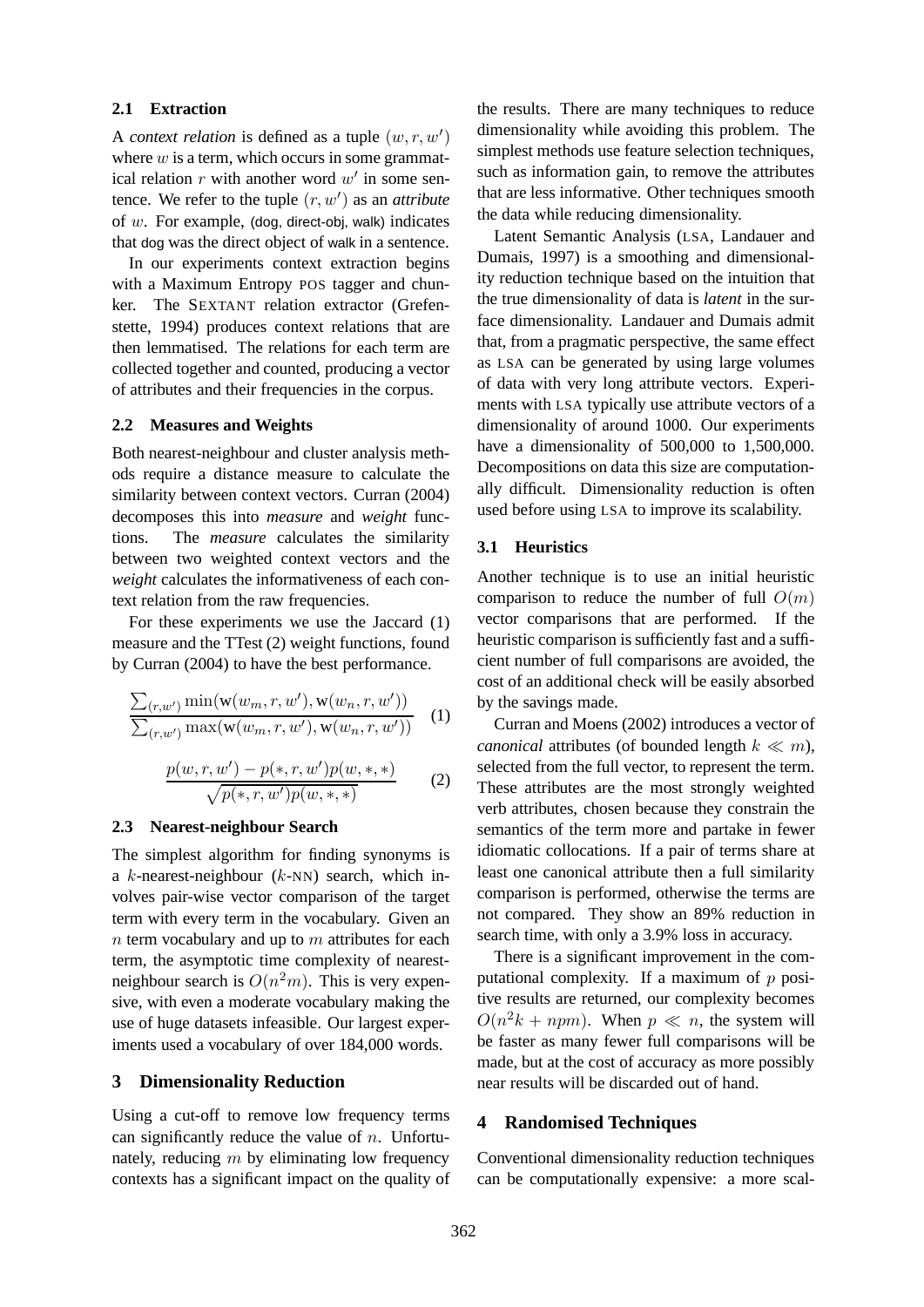able solution is required to handle the volumes of data we propose to use. Randomised techniques provide a possible solution to this.

We present two techniques that have been used recently for distributional similarity: Random Indexing (Kanerva et al., 2000) and Locality Sensitive Hashing (LSH, Broder, 1997).

### **4.1 Random Indexing**

Random Indexing (RI) is a hashing technique based on *Sparse Distributed Memory* (Kanerva, 1993). Karlgren and Sahlgren (2001) showed RI produces results similar to LSA using the *Test of English as a Foreign Language* (TOEFL) evaluation. Sahlgren and Karlgren (2005) showed the technique to be successful in generating bilingual lexicons from parallel corpora.

In RI, we first allocate a d length *index vector* to each unique attribute. The vectors consist of a large number of 0s and small number  $(\epsilon)$  number of randomly distributed  $\pm 1$ s. *Context vectors*, identifying terms, are generated by summing the index vectors of the attributes for each non-unique context in which a term appears. The context vector for a term  $t$  appearing in contexts  $c_1 = [1, 0, 0, -1]$  and  $c_2 = [0, 1, 0, -1]$  would be  $[1, 1, 0, -2]$ . The distance between these context vectors is then measured using the cosine measure:

$$
\cos(\theta(u,v)) = \frac{\vec{u} \cdot \vec{v}}{|\vec{u}| |\vec{v}|}
$$
 (3)

This technique allows for incremental sampling, where the index vector for an attribute is only generated when the attribute is encountered. Construction complexity is  $O(nmd)$  and search complexity is  $O(n^2d)$ .

#### **4.2 Locality Sensitive Hashing**

LSH is a probabilistic technique that allows the approximation of a similarity function. Broder (1997) proposed an approximation of the Jaccard similarity function using min-wise independent functions. Charikar (2002) proposed an approximation of the cosine measure using random hyperplanes Ravichandran et al. (2005) used this cosine variant and showed it to produce over 70% accuracy in extracting synonyms when compared against Pantel and Lin (2002).

Given we have *n* terms in an  $m'$  dimensional space, we create  $d \ll m'$  unit random vectors also of m' dimensions, labelled  $\{\vec{r}_1, \vec{r}_2, ..., \vec{r}_d\}$ . Each vector is created by sampling a Gaussian function  $m'$  times, with a mean of 0 and a variance of 1.

For each term  $w$  we construct its bit signature using the function

$$
h_{\vec{r}}(\vec{w}) = \begin{cases} 1 & \text{: } \vec{r}.\vec{w} \ge 0 \\ 0 & \text{: } \vec{r}.\vec{w} < 0 \end{cases}
$$

where  $\vec{r}$  is a spherically symmetric random vector of length d. The signature,  $\bar{w}$ , is the d length bit vector:

$$
\bar{w} = \{h_{\vec{r_1}}(\vec{w}), h_{\vec{r_2}}(\vec{w}), \dots, h_{\vec{r_d}}(\vec{w})\}
$$

The cost to build all *n* signatures is  $O(nm'd)$ .

For terms  $u$  and  $v$ , Goemans and Williamson (1995) approximate the angular similarity by

$$
p(h_{\vec{r}}(\vec{u}) = h_{\vec{r}}(\vec{v})) = 1 - \frac{\theta(\vec{u}, \vec{u})}{\pi} \tag{4}
$$

where  $\theta(\vec{u}, \vec{u})$  is the angle between  $\vec{u}$  and  $\vec{u}$ . The angular similarity gives the cosine by

$$
cos(\theta(\vec{u}, \vec{u})) =\n cos((1 - p(h_{\vec{r}}(\vec{u}) = h_{\vec{r}}(\vec{v})))\pi)
$$
\n(5)

The probability can be derived from the Hamming distance:

$$
p(h_r(u) = h_r(v)) = 1 - \frac{\mathcal{H}(\bar{u}, \bar{v})}{d} \tag{6}
$$

By combining equations 5 and 6 we get the following approximation of the cosine distance:

$$
cos(\theta(\vec{u}, \vec{u})) = cos\left(\left(\frac{\mathcal{H}(\bar{u}, \bar{v})}{d}\right) \pi\right) \quad (7)
$$

That is, the cosine of two context vectors is approximated by the cosine of the Hamming distance between their two signatures normalised by the size of the signatures. Search is performed using Equation 7 and scales to  $O(n^2d)$ .

## **5 Data Structures**

The methods presented above fail to address the  $n^2$  component of the search complexity. Many data structures have been proposed that can be used to address this problem in similarity searching. We present three data structures: the *vantage point tree* (VPT, Yianilos, 1993), which indexes points in a metric space, *Point Location in Equal*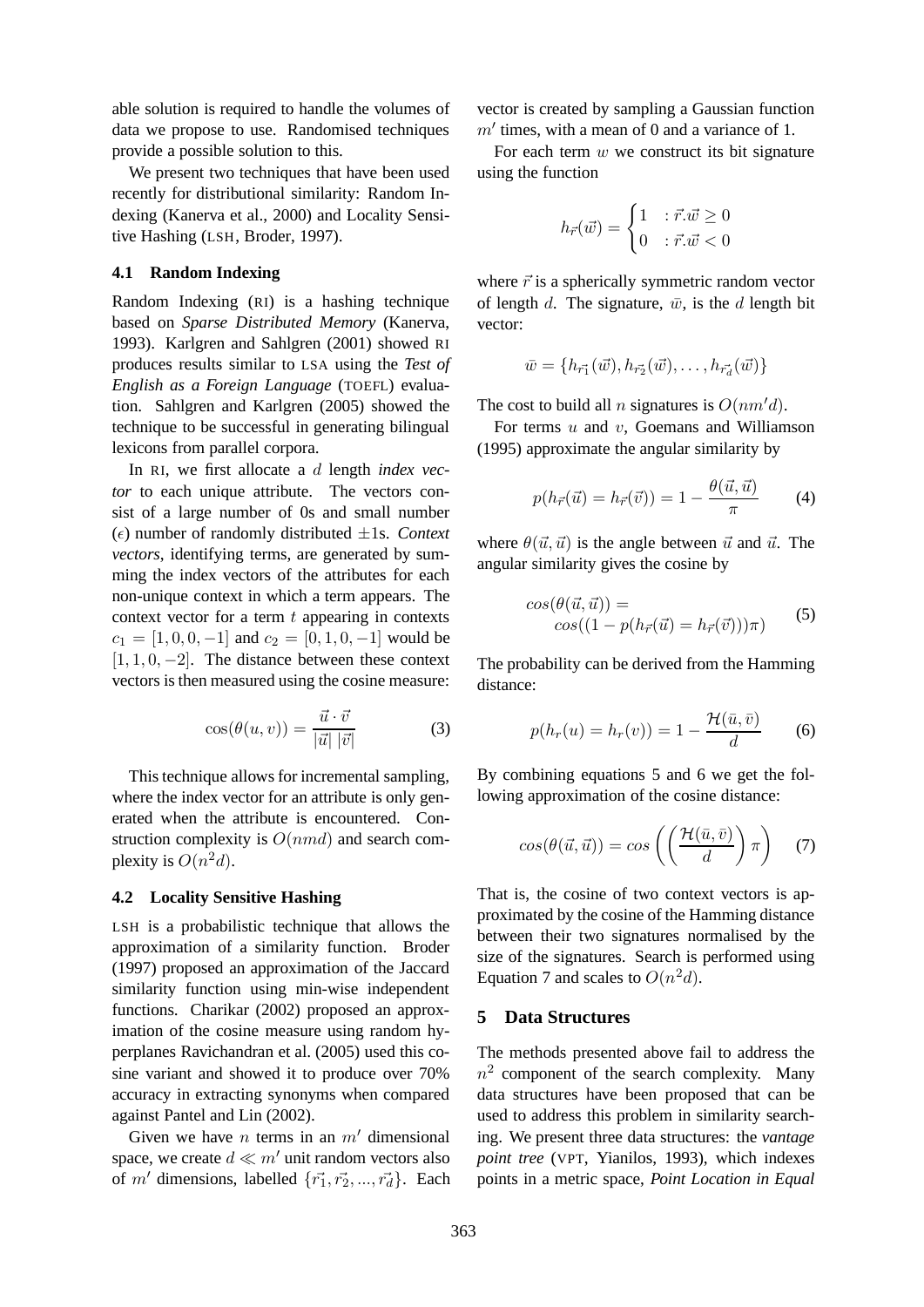*Balls* (PLEB, Indyk and Motwani, 1998), a probabilistic structure that uses the bit signatures generated by LSH, and the *Spatial Approximation Sample Hierarchy* (SASH, Houle and Sakuma, 2005), which approximates a  $k$ -NN search.

Another option inspired by IR is attribute indexing (INDEX). In this technique, in addition to each term having a reference to its attributes, each attribute has a reference to the terms referencing it. Each term is then only compared with the terms with which it shares attributes. We will give a theoretically comparison against other techniques.

### **5.1 Vantage Point Tree**

*Metric space* data structures provide a solution to near-neighbour searches in very high dimensions. These rely solely on the existence of a comparison function that satisfies the conditions of metricality: non-negativity, equality, symmetry and the triangle inequality.

VPT is typical of these structures and has been used successfully in many applications. The VPT is a binary tree designed for range searches. These are searches limited to some distance from the target term but can be modified for k-NN search.

VPT is constructed recursively. Beginning with a set of  $U$  terms, we take any term to be our vantage point p. This becomes our root. We now find the median distance  $m_p$  of all other terms to p:  $m_p = median{dist(p, u)|u \in U}$ . Those terms u such that  $dist(p, u) \leq m_p$  are inserted into the left sub-tree, and the remainder into the right subtree. Each sub-tree is then constructed as a new VPT, choosing a new vantage point from within its terms, until all terms are exhausted.

Searching a VPT is also recursive. Given a term  $q$  and radius  $r$ , we begin by measuring the distance to the root term p. If  $dist(q, p) \leq r$  we enter p into our list of near terms. If  $dist(q, p) - r \leq m_p$  we enter the left sub-tree and if  $dist(q, p) + r > mp$ we enter the right sub-tree. Both sub-trees may be entered. The process is repeated for each entered subtree, taking the vantage point of the sub-tree to be the new root term.

To perform a k-NN search we use a *backtracking decreasing radius search* (Burkhard and Keller, 1973). The search begins with  $r = \infty$ , and terms are added to a list of the closest  $k$  terms. When the  $k^{th}$  closest term is found, the radius is set to the distance between this term and the target. Each time a new, closer element is added to

the list, the radius is updated to the distance from the target to the new  $k^{th}$  closest term.

Construction complexity is  $O(n \log n)$ . Search complexity is claimed to be  $O(\log n)$  for small radius searches. This does not hold for our decreasing radius search, whose worst case complexity is  $O(n)$ .

### **5.2 Point Location in Equal Balls**

PLEB is a randomised structure that uses the bit signatures generated by LSH. It was used by Ravichandran et al. (2005) to improve the efficiency of distributional similarity calculations.

Having generated our  $d$  length bit signatures for each of our  $n$  terms, we take these signatures and randomly permute the bits. Each vector has the same permutation applied. This is equivalent to a column reordering in a matrix where the rows are the terms and the columns the bits. After applying the permutation, the list of terms is sorted lexicographically based on the bit signatures. The list is scanned sequentially, and each term is compared to its  $B$  nearest neighbours in the list. The choice of B will effect the accuracy/efficiency trade-off, and need not be related to the choice of  $k$ . This is performed q times, using a different random permutation function each time. After each iteration, the current closest  $k$  terms are stored.

For a fixed d, the complexity for the permutation step is  $O(qn)$ , the sorting  $O(qn \log n)$  and the search  $O(qBn)$ .

### **5.3 Spatial Approximation Sample Hierarchy**

SASH approximates a  $k$ -NN search by precomputing some near neighbours for each node (terms in our case). This produces multiple paths between terms, allowing SASH to shape itself to the data set (Houle, 2003). The following description is adapted from Houle and Sakuma (2005).

The SASH is a directed, edge-weighted graph with the following properties (see Figure 1):

- Each term corresponds to a unique node.
- The nodes are arranged into a hierarchy of levels, with the bottom level containing  $\frac{n}{2}$ nodes and the top containing a single root node. Each level, except the top, will contain half as many nodes as the level below.
- Edges between nodes are linked to consecutive levels. Each node will have at most  $p$ *parent* nodes in the level above, and c *child* nodes in the level below.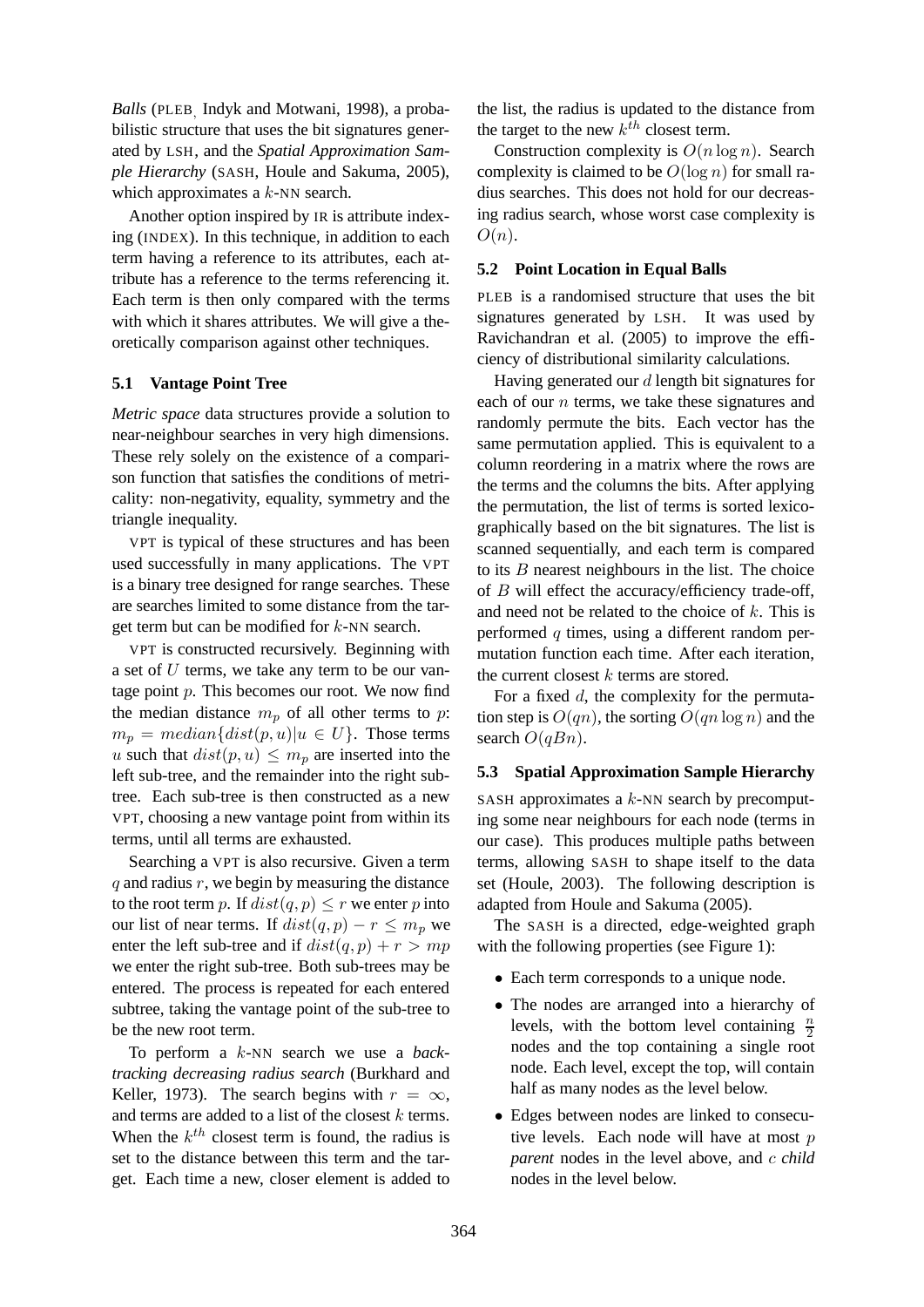

• Every node must have at least one parent so that all nodes are reachable from the root.

Construction begins with the nodes being randomly distributed between the levels. SASH is then constructed iteratively by each node finding its closest  $p$  parents in the level above. The parent will keep the closest  $c$  of these children, forming edges in the graph, and reject the rest. Any nodes without parents after being rejected are then assigned as children of the nearest node in the previous level with fewer than c children.

Searching is performed by finding the  $k$  nearest nodes at each level, which are added to a set of near nodes. To limit the search, only those nodes whose parents were found to be nearest at the previous level are searched. The k closest nodes from the set of near nodes are then returned. The search complexity is  $O(ck \log n)$ .

In Figure 1, the filled nodes demonstrate a search for the near-neighbours of some node  $q$ , using  $k = 2$ . Our search begins with the root node A. As we are using  $k = 2$ , we must find the two nearest children of A using our similarity measure. In this case,  $C$  and  $D$  are closer than  $B$ . We now find the closest two children of  $C$  and  $D$ .  $E$  is not checked as it is only a child of  $B$ . All other nodes are checked, including  $F$  and  $G$ , which are shared as children by  $B$  and  $C$ . From this level we chose G and H. The final levels are considered similarly.

At this point we now have the list of near nodes A, C, D, G, H, I, J, K and L. From this we chose the two nodes nearest  $q$ ,  $H$  and  $I$  marked in black, which are then returned.

 $k$  can be varied at each level to force a larger number of elements to be tested at the base of the SASH using, for instance, the equation:

$$
k_i = \max\{k^{1 - \frac{h - i}{\log n}}, \frac{1}{2}pc\}
$$
 (8)

This changes our search complexity to:

$$
\frac{k^{1+\frac{1}{\log n}}}{k^{\frac{1}{\log n}-1}} + \frac{pc^2}{2}\log n\tag{9}
$$

We use this geometric function in our experiments.

Gorman and Curran (2005a; 2005b) found the performance of SASH for distributional similarity could be improved by replacing the initial random ordering with a frequency based ordering. In accordance with Zipf's law, the majority of terms have low frequencies. Comparisons made with these low frequency terms are unreliable (Curran and Moens, 2002). Creating SASH with high frequency terms near the root produces more reliable initial paths, but comparisons against these terms are more expensive.

The best accuracy/efficiency trade-off was found when using *more* reliable initial paths rather than the *most* reliable. This is done by *folding* the data around some mean number of relations. For each term, if its number of relations  $m_i$  is greater than some chosen number of relations  $M$ , it is given a new ranking based on the score  $\frac{\mathcal{M}^2}{m_i}$ . Otherwise its ranking based on its number of relations. This has the effect of pushing very high and very low frequency terms away from the root.

### **6 Evaluation Measures**

The simplest method for evaluation is the direct comparison of extracted synonyms with a manually created gold standard (Grefenstette, 1994). To reduce the problem of limited coverage, our evaluation combines three electronic thesauri: the Macquarie, Roget's and Moby thesauri.

We follow Curran (2004) and use two performance measures: direct matches (DIRECT) and inverse rank (INVR). DIRECT is the percentage of returned synonyms found in the gold standard. INVR is the sum of the inverse rank of each matching synonym, e.g. matches at ranks 3, 5 and 28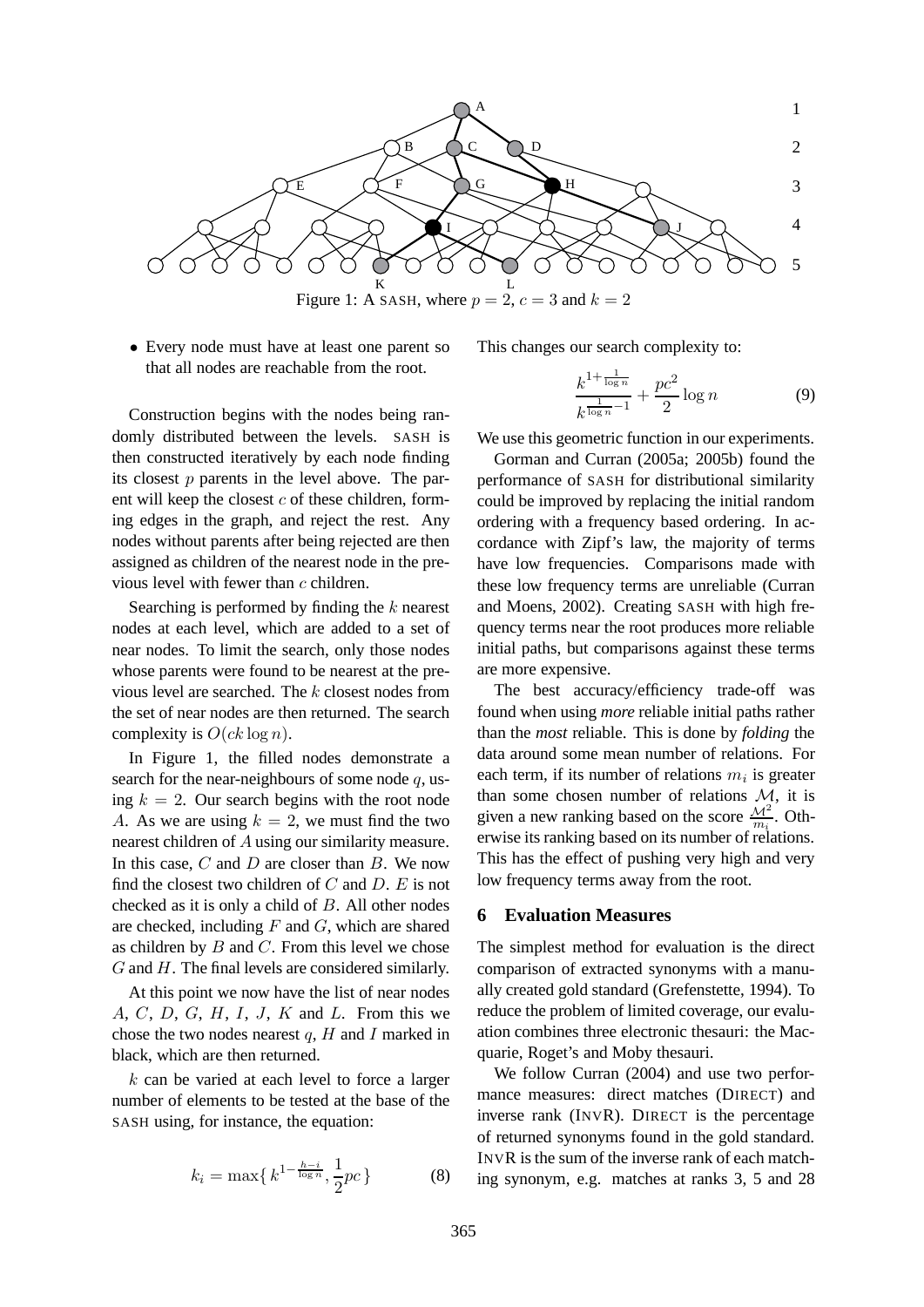| <b>CORPUS</b> | <b>CUT-OFF</b> | <b>TERMS</b> | <b>AVERAGE</b>   |
|---------------|----------------|--------------|------------------|
|               |                |              | <b>RELATIONS</b> |
|               |                |              | PER TERM         |
| <b>BNC</b>    | $^{()}$        | 246,067      | 43               |
|               | 5              | 88,926       | 116              |
|               | 100            | 14,862       | 617              |
| LARGE         | $_{0}$         | 541,722      | 97               |
|               | 5              | 184,494      | 281              |
|               | 100            | 35,618       | 1,400            |

Table 1: Extracted Context Information

give an inverse rank score of  $\frac{1}{3} + \frac{1}{5} + \frac{1}{28}$ . With at most 100 matching synonyms, the maximum INVR is 5.187. This more fine grained as it incorporates the both the number of matches and their ranking. The same 300 single word nouns were used for evaluation as used by Curran (2004) for his large scale evaluation. These were chosen randomly from WordNet such that they covered a range over the following properties: *frequency*, *number of senses*, *specificity* and *concreteness*. For each of these terms, the closest 100 terms and their similarity scores were extracted.

## **7 Experiments**

We use two corpora in our experiments: the smaller is the non-speech portion of the British National Corpus (BNC), 90 million words covering a wide range of domains and formats; the larger consists of the BNC, the Reuters Corpus Volume 1 and most of the English news holdings of the LDC in 2003, representing over 2 billion words of text (LARGE, Curran, 2004).

The semantic similarity system implemented by Curran (2004) provides our baseline. This performs a brute-force  $k$ -NN search (NAIVE). We present results for the canonical attribute heuristic (HEURISTIC), RI, LSH, PLEB, VPT and SASH.

We take the optimal canonical attribute vector length of 30 for HEURISTIC from Curran (2004). For SASH we take optimal values of  $p = 4$  and  $c =$ 16 and use the folded ordering taking  $\mathcal{M} = 1000$ from Gorman and Curran (2005b).

For RI, LSH and PLEB we found optimal values experimentally using the BNC. For LSH we chose  $d = 3,000$  (LSH<sub>3,000</sub>) and 10,000 (LSH<sub>10,000</sub>), showing the effect of changing the dimensionality. The frequency statistics were weighted using mutual information, as in Ravichandran et al. (2005):

$$
\log(\frac{p(w,r,w')}{p(w,*,*)p(*,r,w')})\tag{10}
$$

PLEB used the values  $q = 500$  and  $B = 100$ .

|                       | <b>CUT-OFF</b> |      |
|-----------------------|----------------|------|
|                       | 5              | 100  |
| <b>NAIVE</b>          | 1.72           | 1.71 |
| <b>HEURISTIC</b>      | 1.65           | 1.66 |
| RI                    | 0.80           | 0.93 |
| LSH <sub>10,000</sub> | 1.26           | 1.31 |
| <b>SASH</b>           | 1.73           | 1.71 |

Table 2: INVR vs frequency cut-off

The initial experiments on RI produced quite poor results. The intuition was that this was caused by the lack of smoothing in the algorithm. Experiments were performed using the weights given in Curran (2004). Of these, mutual information (10), evaluated with an extra  $\log_2(f(w, r, w') + 1)$  factor and limited to positive values, produced the best results  $(RI<sub>MI</sub>)$ . The values  $d = 1000$  and  $\epsilon = 5$  were found to produce the best results.

All experiments were performed on 3.2GHz Xeon P4 machines with 4GB of RAM.

### **8 Results**

As the accuracy of comparisons between terms increases with frequency (Curran, 2004), applying a frequency cut-off will both reduce the size of the vocabulary  $(n)$  and increase the average accuracy of comparisons. Table 1 shows the reduction in vocabulary and increase in average context relations per term as cut-off increases. For LARGE, the initial 541,722 word vocabulary is reduced by 66% when a cut-off of 5 is applied and by 86% when the cut-off is increased to 100. The average number of relations increases from 97 to 1400.

The work by Curran (2004) largely uses a frequency cut-off of 5. When this cut-off was used with the randomised techniques RI and LSH, it produced quite poor results. When the cut-off was increased to 100, as used by Ravichandran et al. (2005), the results improved significantly. Table 2 shows the INVR scores for our various techniques using the BNC with cut-offs of 5 and 100.

Table 3 shows the results of a full thesaurus extraction using the BNC and LARGE corpora using a cut-off of 100. The average DIRECT score and INVR are from the 300 test words. The total execution time is extrapolated from the average search time of these test words and includes the setup time. For LARGE, extraction using NAIVE takes 444 hours: over 18 days. If the 184,494 word vocabulary were used, it would take over 7000 hours, or nearly 300 days. This gives some indication of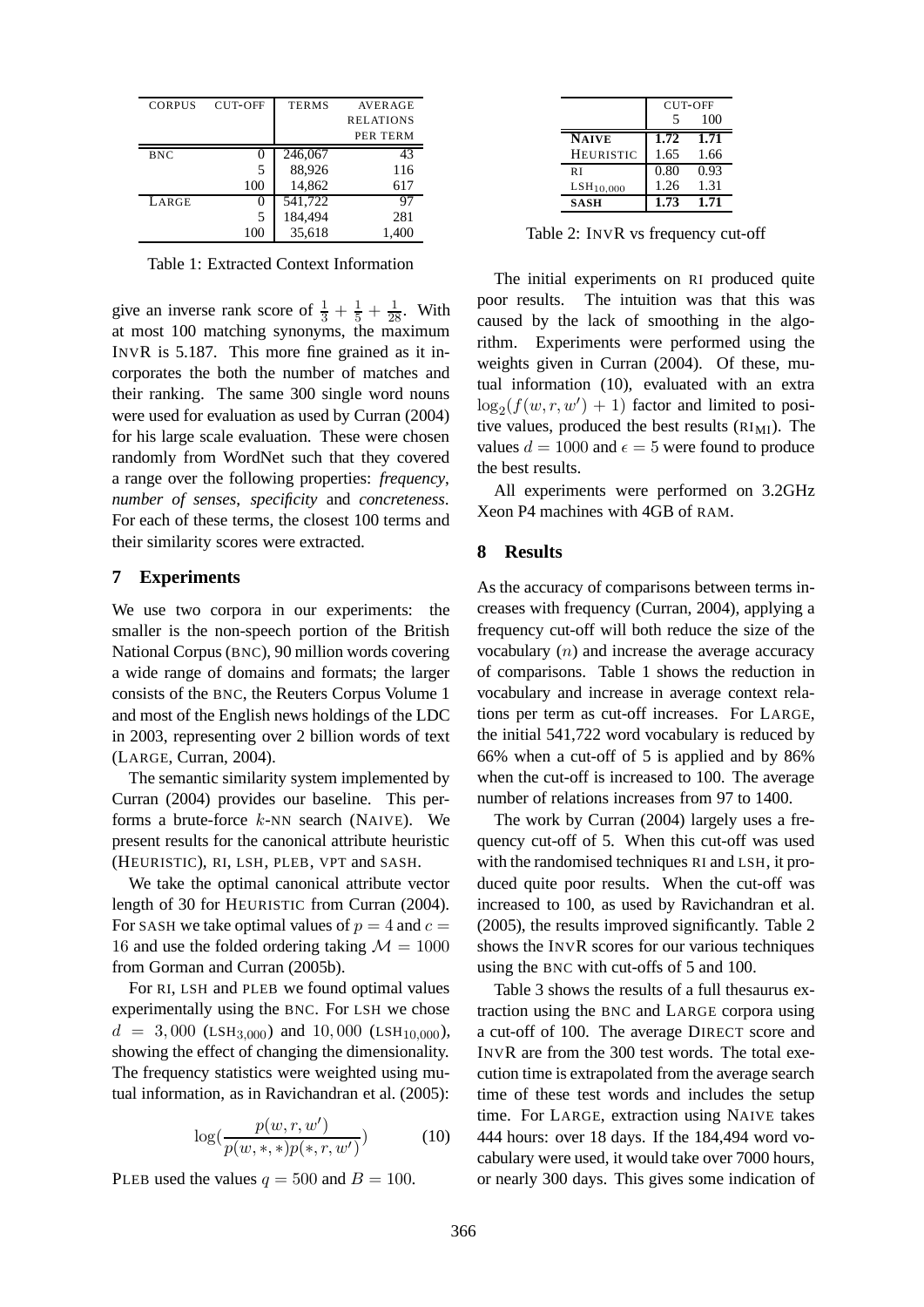|                        | <b>BNC</b>    |             |                   | LARGE         |             |                    |
|------------------------|---------------|-------------|-------------------|---------------|-------------|--------------------|
|                        | <b>DIRECT</b> | <b>INVR</b> | Time              | <b>DIRECT</b> | <b>INVR</b> | Time               |
| <b>NAIVE</b>           | 5.23          | 1.71        | 38.0hr            | 5.70          | 1.93        | 444.3hr            |
| <b>HEURISTIC</b>       | 4.94          | 1.66        | 2.0 <sub>hr</sub> | 5.51          | 1.93        | 30.2 <sub>hr</sub> |
| R I                    | 2.97          | 0.93        | 0.4 <sub>hr</sub> | 2.42          | 0.85        | 1.9 <sub>hr</sub>  |
| RI <sub>MI</sub>       | 3.49          | 1.41        | 0.4 <sub>hr</sub> | 4.58          | 1.75        | 1.9 <sub>hr</sub>  |
| $LSH_{3,000}$          | 2.00          | 0.76        | 0.7 <sub>hr</sub> | 2.92          | 1.07        | 3.6 <sub>hr</sub>  |
| LSH <sub>10,000</sub>  | 3.68          | 1.31        | 2.3 <sub>hr</sub> | 3.77          | 1.40        | 8.4 <sub>hr</sub>  |
| PLEB <sub>3,000</sub>  | 2.00          | 0.76        | 1.2 <sub>hr</sub> | 2.85          | 1.07        | 4.1 <sub>hr</sub>  |
| PLEB <sub>10,000</sub> | 3.66          | 1.30        | 3.9 <sub>hr</sub> | 3.63          | 1.37        | 11.8hr             |
| <b>VPT</b>             | 5.23          | 1.71        | 15.9hr            | 5.70          | 1.93        | 336.1hr            |
| <b>SASH</b>            | 5.17          | 1.71        | 2.0 <sub>hr</sub> | 5.29          | 1.89        | 23.7 <sub>hr</sub> |

Table 3: Full thesaurus extraction

the scale of the problem.

The only technique to become less accurate when the corpus size is increased is RI; it is likely that RI is sensitive to high frequency, low information contexts that are more prevalent in LARGE. Weighting reduces this effect, improving accuracy.

The importance of the choice of  $d$  can be seen in the results for LSH. While much slower,  $LSH_{10,000}$ is also much more accurate than  $LSH_{3,000}$ , while still being much faster than NAIVE. Introducing the PLEB data structure does not improve the efficiency while incurring a small cost on accuracy. We are not using large enough datasets to show the improved time complexity using PLEB.

VPT is only slightly faster slightly faster than NAIVE. This is not surprising in light of the original design of the data structure: decreasing radius search does not guarantee search efficiency.

A significant influence in the speed of the randomised techniques, RI and LSH, is the fixed dimensionality. The randomised techniques use a fixed length vector which is not influenced by the size of m. The drawback of this is that the size of the vector needs to be tuned to the dataset.

It would seem at first glance that HEURIS-TIC and SASH provide very similar results, with HEURISTIC slightly slower, but more accurate. This misses the difference in time complexity between the methods: HEURISTIC is  $n^2$  and SASH  $n \log n$ . The improvement in execution time over NAIVE decreases as corpus size increases and this would be expected to continue. Further tuning of SASH parameters may improve its accuracy.

RIMI produces similar result using LARGE to SASH using BNC. This does not include the cost of extracting context relations from the raw text, so the true comparison is much worse. SASH allows the free use of weight and measure functions, but RI is constrained by having to transform any context space into a RI space. This is important when

|                | LARGE             |         |        |  |
|----------------|-------------------|---------|--------|--|
| <b>CUT-OFF</b> | $\mathbf{\Omega}$ |         | 100    |  |
| <b>NAIVE</b>   | 541,721           | 184.493 | 35,617 |  |
| <b>SASH</b>    | 10,599            | 8.796   | 6.231  |  |
| <b>INDEX</b>   | 5.844             | 13.187  | 32,663 |  |

Table 4: Average number of comparisons per term

considering that different tasks may require different weights and measures (Weeds and Weir, 2005). RI also suffers  $n^2$  complexity, where as SASH is  $n \log n$ . Taking these into account, and that the improvements are barely significant, SASH is a better choice.

The results for LSH are disappointing. It performs consistently worse than the other methods except VPT. This could be improved by using larger bit vectors, but there is a limit to the size of these as they represent a significant memory overhead, particularly as the vocabulary increases.

Table 4 presents the theoretical analysis of attribute indexing. The average number of comparisons made for various cut-offs of LARGE are shown. NAIVE and INDEX are the actual values for those techniques. The values for SASH are *worst case*, where the maximum number of terms are compared at each level. The actual number of comparisons made will be much less. The efficiency of INDEX is sensitive to the density of attributes and increasing the cut-off increases the density. This is seen in the dramatic drop in performance as the cut-off increases. This problem of density will increase as volume of raw input data increases, further reducing its effectiveness. SASH is only dependent on the number of terms, not the density.

Where the need for computationally efficiency out-weighs the need for accuracy,  $RI_{MI}$  provides better results. SASH is the most balanced of the techniques tested and provides the most scalable, high quality results.